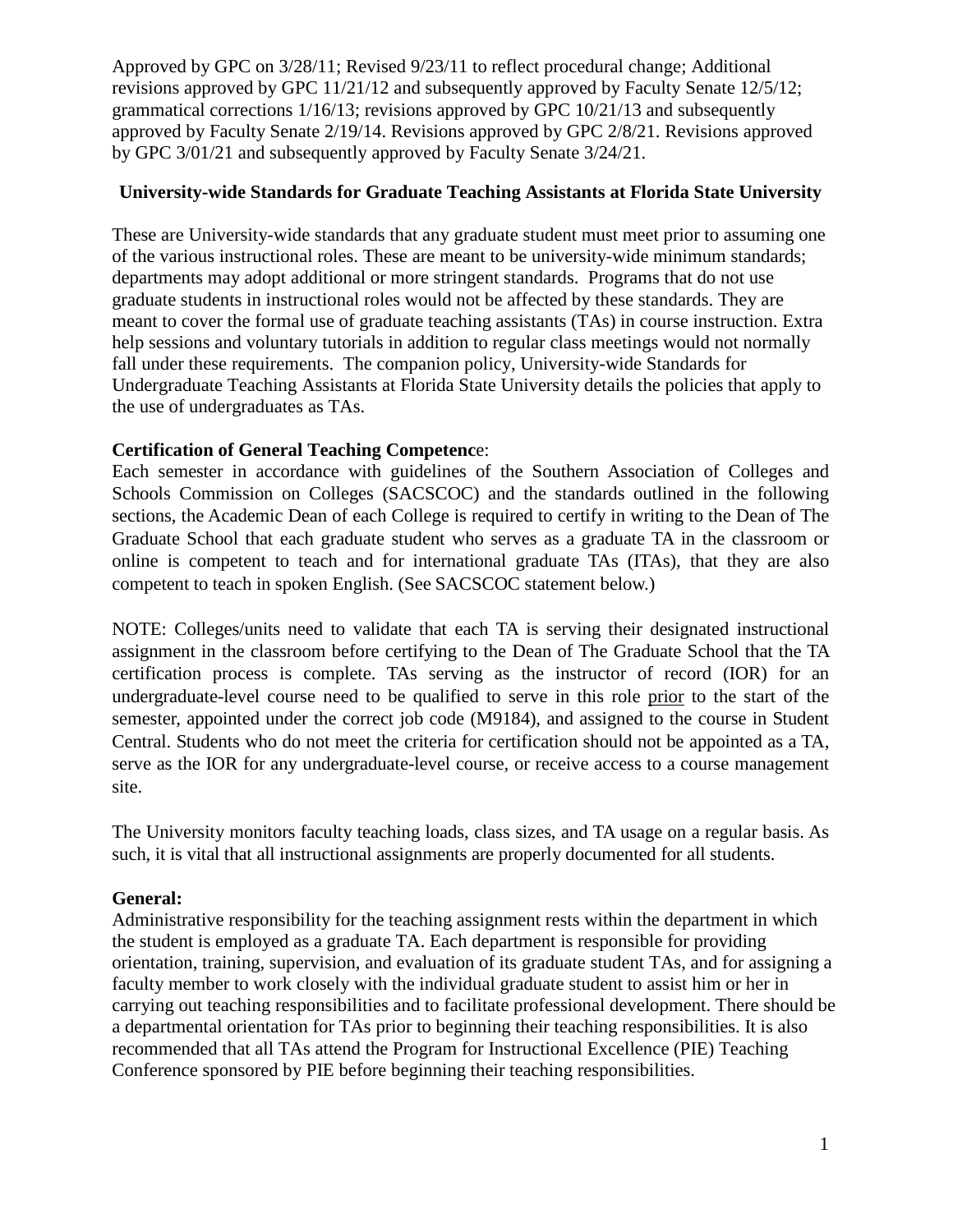It is recommended that each program has a discipline-specific teaching manual for its graduate TAs to supplement the university teaching manual, *Instruction at FSU* that may be viewed on line

(http://distance.fsu.edu/instructors/instruction-fsu-guide-teaching-learning-practices)

### **Graduate Assistantship Job Code:**

To monitor compliance with university policies and Fair Labor Standards Act (FLSA) requirements, it is imperative that the proper appointment classifications be used for graduate TAs. It is the responsibility of departments that employ graduate TAs to establish the appropriate job code according to teaching responsibility. The Graduate School and the Human Resources Office will verify the requirements for each classification and are the offices to contact if there are any questions. Job codes to be used for graduate students can be accessed: [http://hr.fsu.edu/PDF/Forms/compensation/NRA\\_Job\\_Codes.pdf](http://hr.fsu.edu/PDF/Forms/compensation/NRA_Job_Codes.pdf)

Note that the university's Conflict of Interest policy applies to all teaching assistants.

As a general rule, job codes should be assigned as described here:

Categories 1 & 2

W9185 Graduate Assistant (Teaching) - Stipend (FLSA Exempt)

This Graduate Assistant shall be classified as a degree-seeking graduate student who assists in the teaching function but is not the IOR and does not have primary responsibility for teaching. The appointee must be fully admitted to and meet the requirements of the University, be fully admitted to a graduate degree program, and be under the supervision of a faculty member. Examples: tutors, recitation leaders, laboratory supervisors, assistants to faculty instructors; when assigned to a standalone undergraduate course, duties may include grading of undergraduate–level work.

Categories 3 & 4

M9184 Graduate Teaching Assistant – Stipend (FLSA Exempt)

This Graduate Teaching Assistant shall be classified as a degree-seeking graduate student who has a master's degree in the teaching discipline, or at least 18 graduate semester hours in the teaching discipline, and performs primary teaching duties as the IOR that are related to that student's academic program. The appointee must be admitted to and meet the requirements of the University, be fully admitted to a graduate degree program, and be under the supervision of an appropriate faculty member. Example: A graduate student having full instructional responsibilities for a credit class as IOR.

Category 5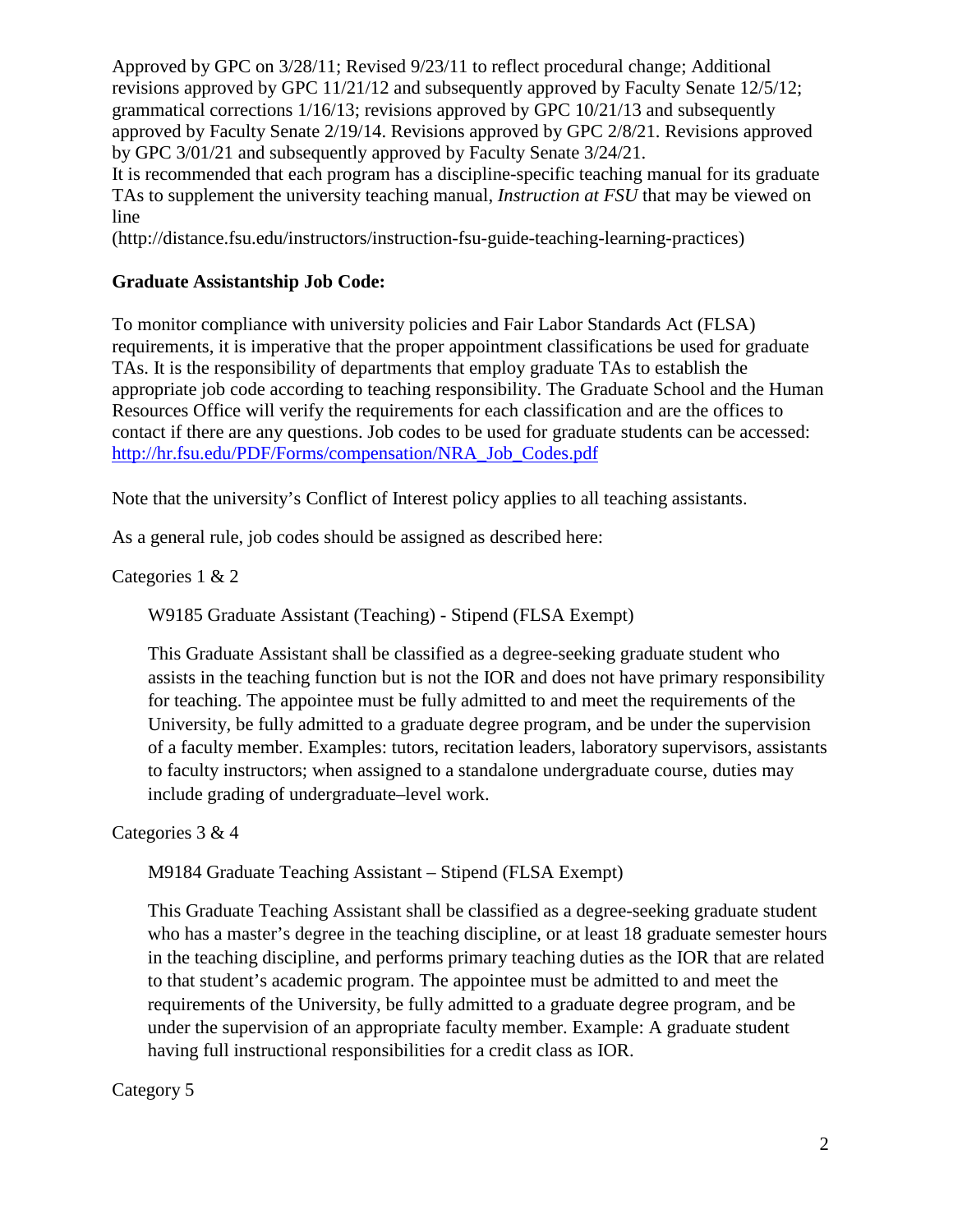9183 Graduate Teaching Associate (Teaching) – Stipend (FLSA Exempt)-

This Graduate Teaching Associate shall be classified as a degree-seeking graduate student who has a master's degree in the teaching discipline, or at least 18 graduate semester hours in the teaching discipline, and assists in the teaching function of a graduate course or colisted course (4000/5000; 4000/6000), but is not the IOR. The appointee must be fully admitted to and meet the requirements of the University, be fully admitted to a graduate degree program, and be under the supervision of a faculty member. Examples: For graduate-level or co-listed courses, tutors, recitation leaders, laboratory supervisors, assistants to faculty instructors, or comparable roles. Limited grading and instruction of graduate students as described under "Description of Duties" are permitted as long as a supervising faculty member retains final authority over grades and provides supervision of instructional content. Category 5 Graduate Teaching Associates may not take on the lead instructor role of a graduate or co-listed course.

### **Description of Duties & Minimum Requirements for Different Categories of Instruction**

**Category 1.** Duties: This category may include a variety of duties for undergraduate-level courses. TA responsibilities cannot involve routine direct contact with a group of undergraduate students in face-to-face or online instructional support roles. Limited one-to-one engagement (e.g., office hours) is permissible. Examples of appropriate tasks include grading of multiple-choice type assignments, the setup of laboratory demonstrations, and clerical course management tasks. If routine instructional contact with a group of undergraduates is expected, then the TA must meet the English language competency standard required for a Category 2 appointment (see p. 5).

Required qualifications and training:

- Program-specific guidelines for the specific duties
- undergraduate degree in discipline or related field
- some graduate work completed or enrolled in
- must attend Day 1 of the Fall PIE Teaching Conference before the commencement of one's TA duties. Day 1 includes required training on the Sexual Harassment Policy, Academic Honor Policy and the Federal Educational Rights and Privacy Act (FERPA). Day 1 also includes training in the use of the Course Management System (CMS) for instruction, time management for TAs, and interacting professionally with one's students. Equivalent preparation offered by the academic unit (that has been approved by the Graduate School) may be substituted for Day 1 of the Fall PIE Teaching Conference, and this alternative must include training in the specific policies noted above.
- supervision by a faculty member in the teaching discipline
- planned periodic evaluations of the TA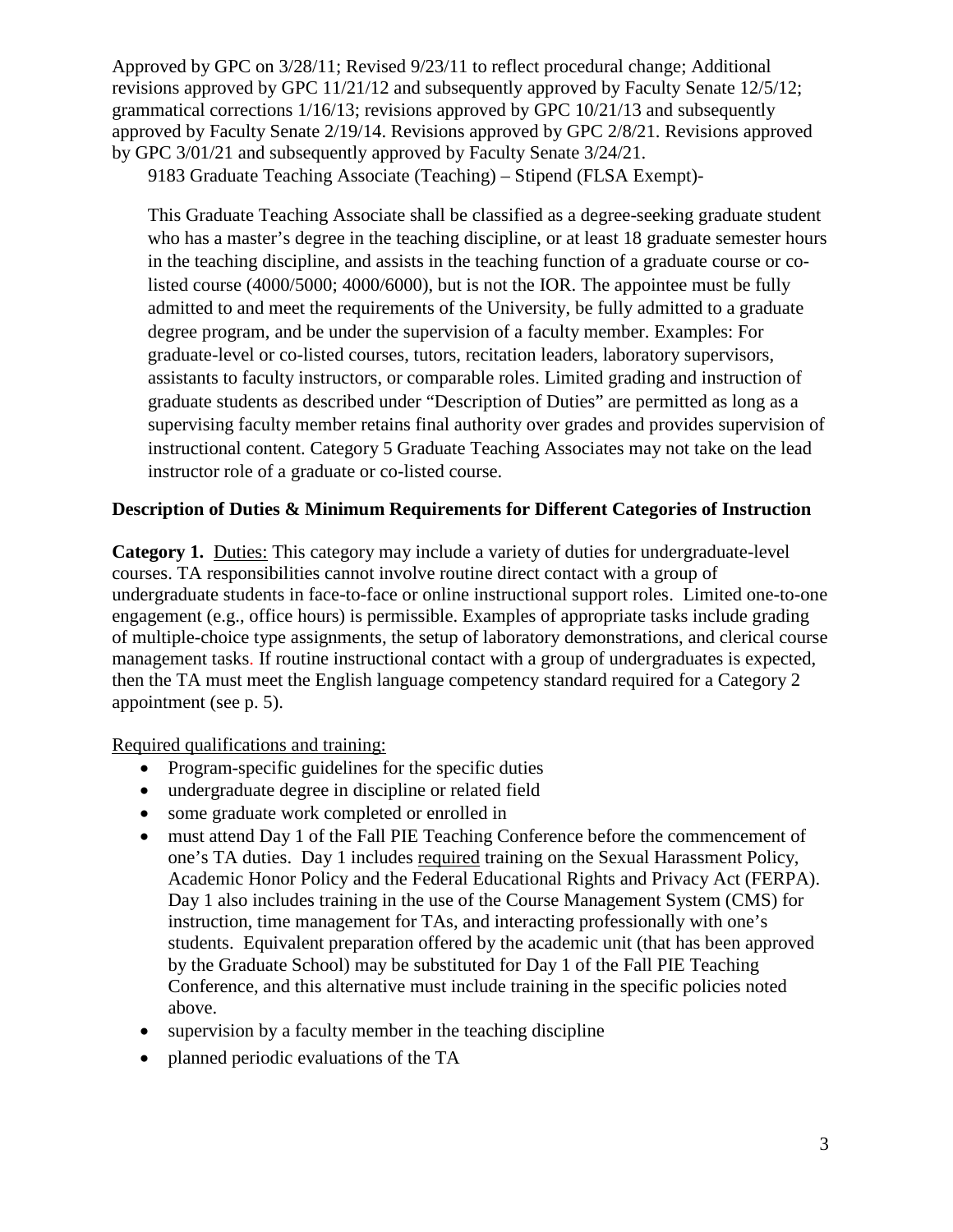**Category 2.** Duties: For assignment to undergraduate courses, this category includes a variety of duties (e.g., grading of undergraduate-level work; tutoring; proctoring of computerized exams and laboratories; assisting with or leading laboratory, recitation, or discussion sections; or assisting students with software or equipment use). When grading undergraduate-level work performed by graduate students, potential conflict of interest or grading within the programmatic cohort (as defined in Category 5) should be avoided. Any anticipated grading within the programmatic cohort must be reported to the Academic Dean's Office at the beginning of the semester. This category assumes a greater degree of interaction with undergraduate students than Category 1 and thus requires a higher level of competency in spoken English (see p. 7).

A Category 2 TA may provide assistance in graduate-level or co-listed courses (4000/5000 or 4000/6000 combined courses). Examples of appropriate tasks for Category 2 TAs in graduatelevel or co-listed courses include setting up laboratory demonstrations, proctoring exams, moderating a discussion board, distributing assignments, preparing class materials/presentations/visual aids, taking attendance or recording questions and responses in class, recording lectures, assisting students with software or equipment use, other clerical tasks, and grading of undergraduate-level work. No grading or comparable assessment of graduatelevel work for graduate-level credit, and no instruction of content not previously introduced by the IOR may be performed by Category 2 TAs assigned to graduate-level or co-listed courses.

#### Required qualifications and training:

- program specific guidelines for the specific duties
- undergraduate degree in discipline or related field
- some graduate work completed or enrolled in
- must attend Day 1 of the Fall PIE Teaching Conference before the commencement of one's teaching duties. Day 1 includes required training on the Sexual Harassment Policy, Academic Honor Policy and FERPA. Day 1 also includes training in the use of the CMS for instruction, time management for TAs, and interacting professionally with one's students. Equivalent preparation offered by the academic unit (that has been approved by the Graduate School) may be substituted for Day 1 of the Fall PIE Teaching Conference, and this alternative must include training in the specific policies noted above.
- supervision by a faculty member in the teaching discipline
- planned periodic evaluations of the TA

Note: The distinction of Categories 1  $\&$  2 recognizes that the extent of interaction with undergraduates, and thus the necessary spoken English competency of the TA, varies across disciplines though the position title is the same.

### **Note Regarding Category 3 & 4 Appointments**

Appointments for TAs category types 3 and 4 presume the graduate TA is the IOR for an undergraduate course only (1000-4000 course level, no co-listed courses). The policy forbids a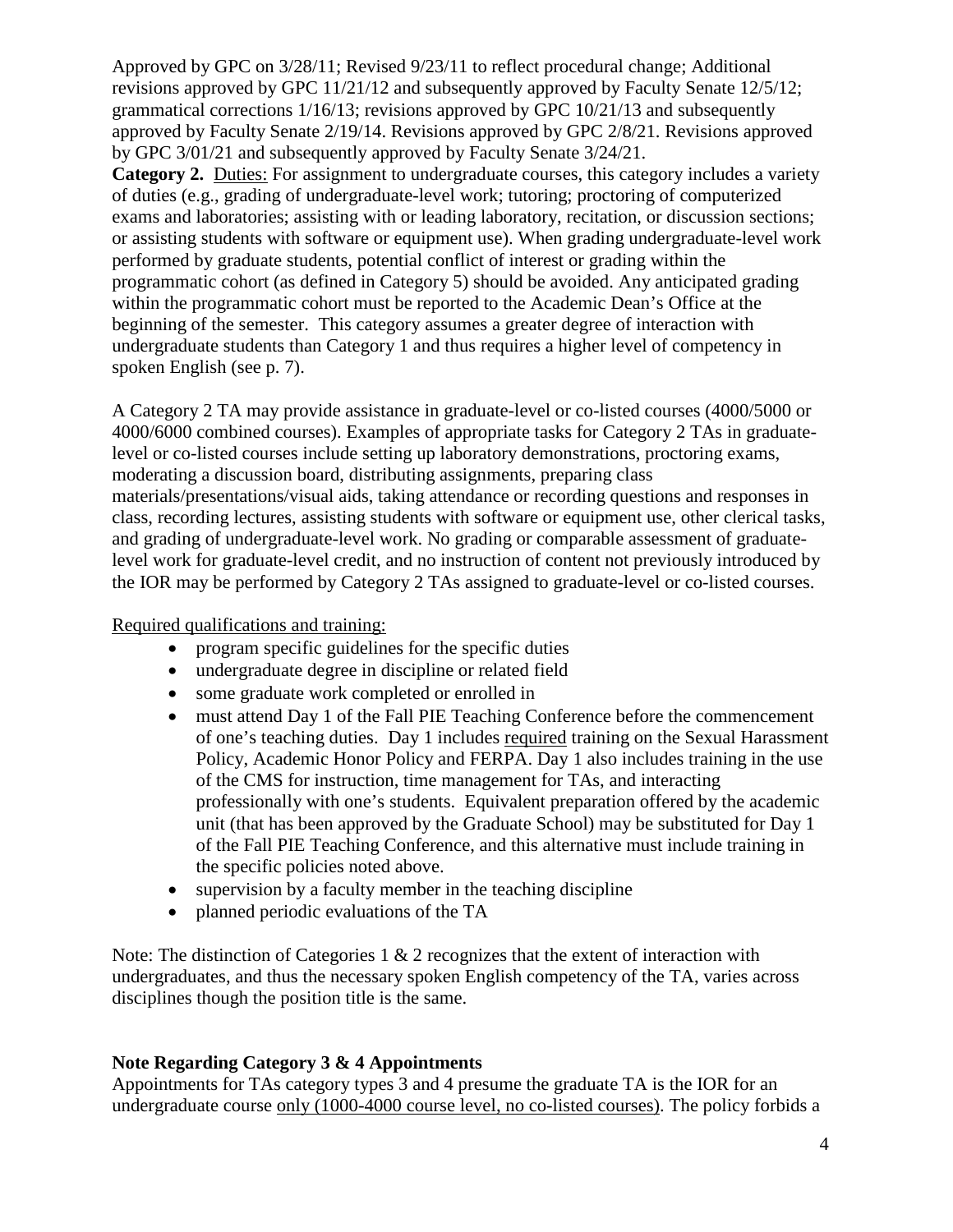Approved by GPC on 3/28/11; Revised 9/23/11 to reflect procedural change; Additional revisions approved by GPC 11/21/12 and subsequently approved by Faculty Senate 12/5/12; grammatical corrections 1/16/13; revisions approved by GPC 10/21/13 and subsequently approved by Faculty Senate 2/19/14. Revisions approved by GPC 2/8/21. Revisions approved by GPC 3/01/21 and subsequently approved by Faculty Senate 3/24/21. graduate student from being the IOR or taking on the lead instructor role for a graduate course or co-listed course. Units may apply to the Graduate School for exceptions to this rule. When grading undergraduate-level work performed by graduate students registered in undergraduate courses, potential grading within a programmatic cohort (as defined in Category 5) should be avoided. Any anticipated grading within a programmatic cohort must be reported to the Academic Dean's Office at the beginning of the semester.

**Category 3.** Duties: Instructor of record in lower-level undergraduate courses (1000-2000 level).

## Required qualifications and training:

- a minimum of 18 hours of graduate coursework in the teaching discipline
- must attend Days 1 & 2 of the Fall PIE Teaching Conference before the commencement of one's teaching duties or an equivalent offered by the academic unit (that has been approved by the Graduate School).
	- $\circ$  Days 1 & 2 of the Fall PIE Teaching Conference address the following policies which are required for this category: Sexual Harassment Policy, Academic Honor Policy, the FERPA, American with Disabilities Act (ADA), Grading Policies, Textbook Adoption Procedure Policy, Syllabus Policy, Class Attendance Policy, Final Exam Policy, Copyright Law Regulations (Copyright Revision Act of 1976 "fair use") and Course Evaluation Policy. Days 1 & 2 also include training in a number of topics that are of value to TAs, e.g. the use of the CMS for instruction, time management for TAs, interacting professionally with one's students, dealing with distressed students, diversity in the classroom, grading and assessment.
	- o NOTE: Alternative "equivalent training" that is provided by an academic unit must include training in the specific policies indicated above.
- student participation in a "teaching in the discipline" course or equivalent academic unit orientation
- direct supervision by a faculty member in the teaching discipline
- planned periodic evaluations of the TA

**Category 4.** Duties: Instructor of record in upper-level undergraduate courses (3000-4000 level).

Required qualifications and training:

- Master's degree or at least 30 hours of graduate coursework in the teaching discipline
- must attend Days 1 & 2 of the Fall PIE Teaching Conference before the commencement of one's teaching duties or an equivalent offered by the academic unit (that has been approved by the Graduate School).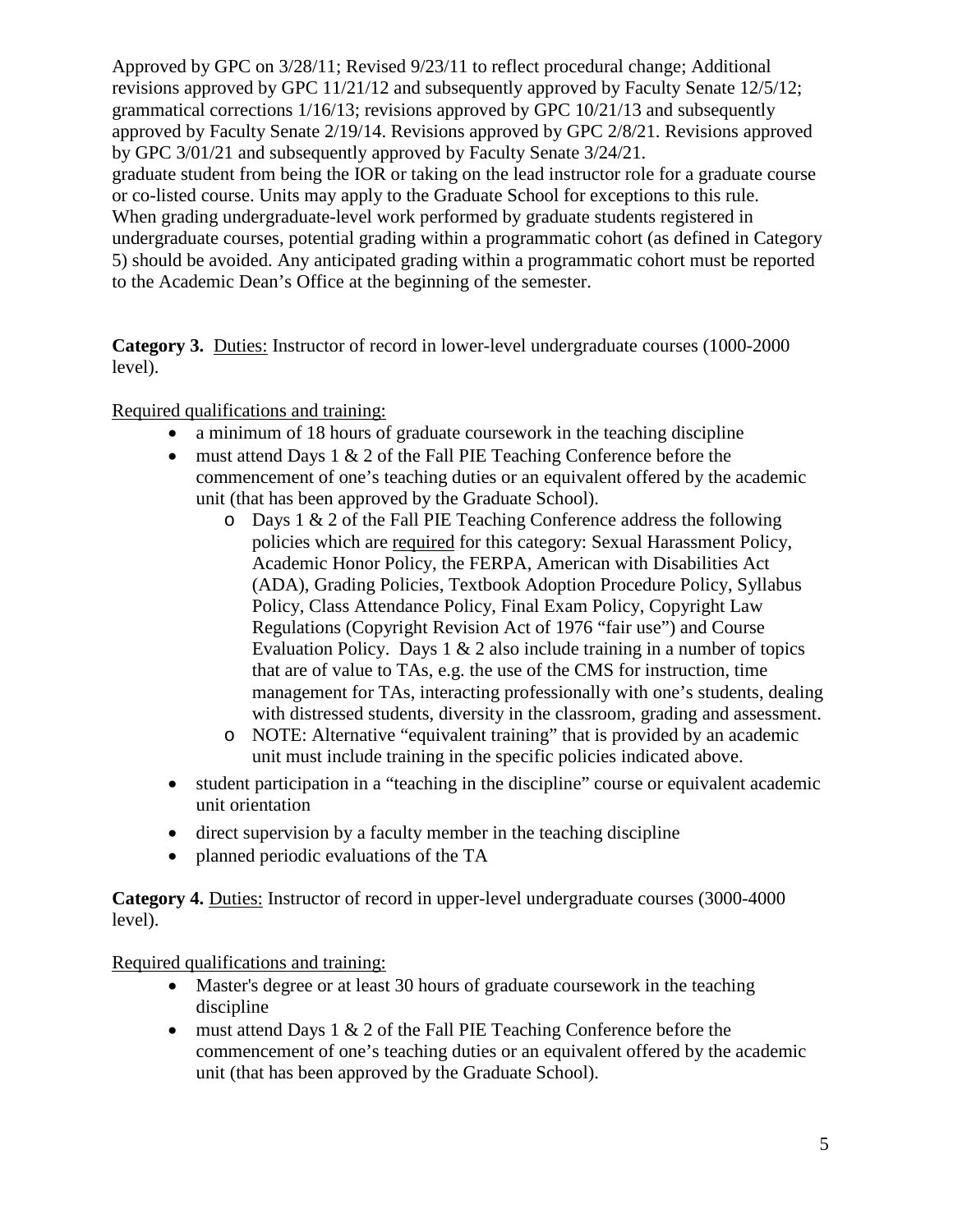- $\circ$  Days 1 & 2 of the Fall PIE Teaching Conference address the following policies which are required for this category: Sexual Harassment Policy, Academic Honor Policy, the FERPA, ADA, Grading Policies, Textbook Adoption Procedure Policy, Syllabus Policy, Class Attendance Policy, Final Exam Policy, Copyright Law Regulations (Copyright Revision Act of 1976 "fair use") and Course Evaluation Policy. Days  $1 \& 2$  also include training in a number of topics that are of value to TAs, e.g. the use of the CMS for instruction, time management for TAs, interacting professionally with one's students, dealing with distressed students, diversity in the classroom, grading and assessment.
- o NOTE: Alternative "equivalent training" that is provided by an academic unit must include training in the specific policies indicated above.
- student participation in a "teaching in the discipline" course or equivalent academic unit orientation
- direct supervision by a faculty member in the teaching discipline
- planned and periodic evaluations of the TA

**Category 5.** Duties: Providing assistance to lead instructors of graduate-level or co-listed courses. In addition to duties described for Category 2 TAs, Category 5 TAs may perform limited grading and instruction. Grading is supervised by the IOR and should be based on faculty-created criteria (e.g. rubrics, point-breakdowns, sample solutions, etc.). Final assignment of grades is reserved for the IOR.

Category 5 TAs must defer to the IOR for all final decisions. When interacting with students, Category 5 TAs should communicate their support role to the students enrolled. They should explain that grading is based on faculty-provided criteria, is reviewed by the IOR, and can be discussed with the IOR.

Category 5 TAs may provide limited instruction in graduate-level and co-listed courses. In addition to reviewing material previously introduced by the IOR, Category 5 TAs may present new material on their own in rare instances, and only after discussing the planned lecture with the IOR first. They may present new material several times throughout the semester if the supervising faculty member is in attendance at each of these sessions. At a minimum, a supermajority of class sessions that introduce new material should be led by the IOR.

Category 5 TAs may not assign final course grades, but may assign grades on daily work, quizzes, laboratory participation, etc. Category 5 TAs may not develop course material unless it is in direct consultation with and review from the IOR. Furthermore, Category 5 TAs may not grade students who fall under the University's Conflict of Interest policy or within the TA's programmatic cohort. For the purpose of this policy, a TA's programmatic cohort is defined as the group of graduate students in the unit where the TA is pursuing a degree or certificate who are taking many or most of the same courses as the TA within the same time frame as the TA. Units must ensure that no conflict of interest or no grading within their programmatic cohort will exist.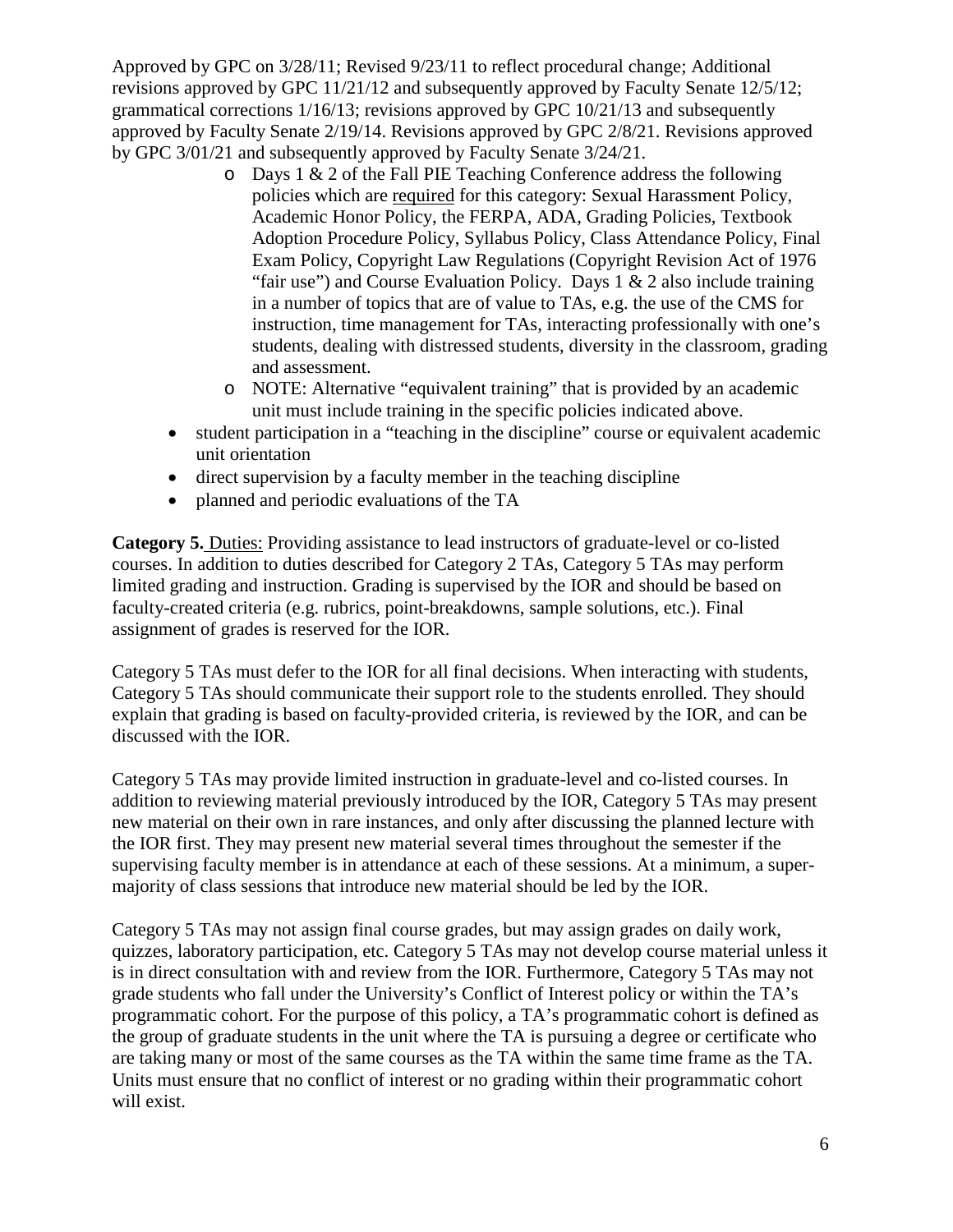# Required qualifications and training:

- a minimum of 18 hours of graduate coursework in the teaching discipline
- must attend Days 1 & 2 of the Fall PIE Teaching Conference before the commencement of one's teaching duties or an equivalent offered by the academic unit (that has been approved by the Graduate School).
	- $\circ$  Days 1 & 2 of the Fall PIE Teaching Conference address the following policies which are required for this category: Sexual Harassment Policy, Academic Honor Policy, the FERPA, ADA, Grading Policies, Textbook Adoption Procedure Policy, Syllabus Policy, Class Attendance Policy, Final Exam Policy, Copyright Law Regulations (Copyright Revision Act of 1976 "fair use") and Course Evaluation Policy. Days  $1 \& 2$  also include training in a number of topics that are of value to TAs, e.g. the use of the CMS for instruction, time management for TAs, interacting professionally with one's students, dealing with distressed students, diversity in the classroom, grading and assessment.
	- o NOTE: Alternative "equivalent training" that is provided by an academic unit must include training in the specific policies indicated above.
- student participation in the PIE Advanced Graduate TA training; must be completed during the semester of a student's first Category 5 assignment. The training covers, among other topics, potential conflict of interest situations and how to resolve them; navigating professional and student roles within the same program; and more.
- direct supervision by a faculty member in the teaching discipline
- planned periodic evaluations of the TA

### **Certification of Spoken English for Graduate Teaching Assistants:**

As noted above Academic Deans are required to certify to the Dean of The Graduate School that the TAs in the college are competent to teach. This statement should also include certification that all graduate TAs whose native language is not English are competent to teach in spoken English.

All international graduate students who are not native speakers of English, and who are going to be TAs, should take the SPEAK test when they arrive on campus (as noted below, students who scored 26 or higher on the speaking portion of the IBTOEFL may be exempted from taking the SPEAK test). The Center for Intensive English Studies (CIES) administers and scores the SPEAK test, CIES also offers courses in spoken English (EAP courses). The SPEAK test is administered several times in the week(s) prior to the beginning of each semester, and the scores are available within three to four days of the date the test is administered. Scheduling and registration information can be found at [http://cies.fsu.edu/SPEAK.](http://cies.fsu.edu/SPEAK) Departments are urged to take advantage of this opportunity to receive an initial estimate of speaking ability. In addition, the SPEAK is routinely administered as an end-of-term evaluation for students enrolled in EAP courses. TAs not enrolled in EAP courses may also take the test at that time. Course offerings, as well as test dates for SPEAK tests, are distributed periodically to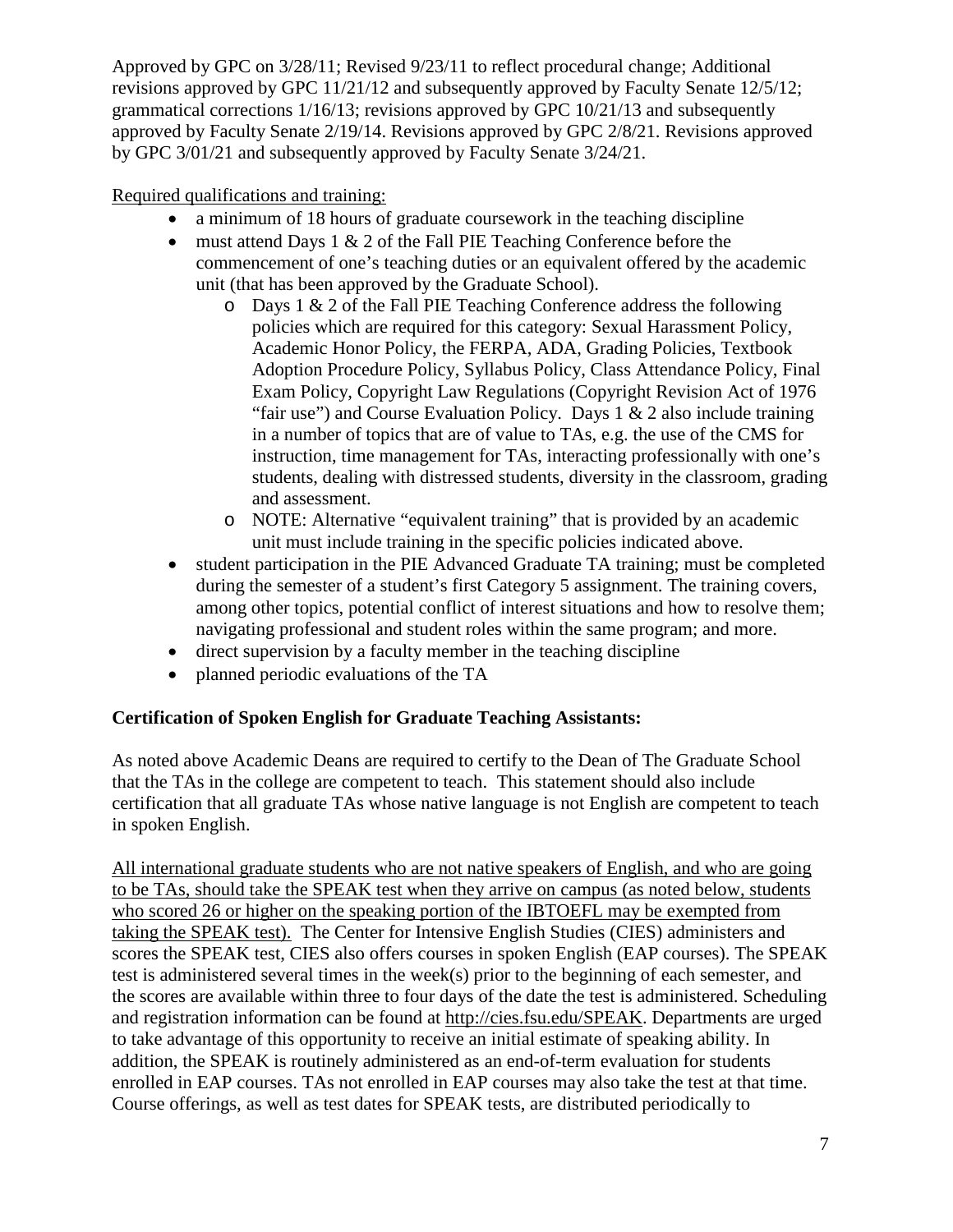Approved by GPC on 3/28/11; Revised 9/23/11 to reflect procedural change; Additional revisions approved by GPC 11/21/12 and subsequently approved by Faculty Senate 12/5/12; grammatical corrections 1/16/13; revisions approved by GPC 10/21/13 and subsequently approved by Faculty Senate 2/19/14. Revisions approved by GPC 2/8/21. Revisions approved by GPC 3/01/21 and subsequently approved by Faculty Senate 3/24/21. departments via email to TA coordinators. This information is also available on the CIES Web site (www.cies.fsu.edu/EAP).

The standards for certification of spoken English are as follows:

- A score of 50 or higher on the SPEAK test, or 26 or higher on the speaking portion of the IBTOEFL, certifies a student to serve in all categories.
- A score of at least 40 on the SPEAK test is acceptable for a TA appointed in Category 1. Appointment in this category is appropriate if there is no or limited direct contact with undergraduate students e.g., is responsible for grading tests and/or only providing direct support to an instructor. If there is to be any routine direct communication with a group of undergraduate students whether face-to-face or online, the higher standard applies. Limited one-to-one engagement e.g., office hours is permissible.
- A score of 45 on SPEAK, or 23-24 on the Speaking section of TOEFL iBT, certifies a TA to serve in Categegory 1; and in Category 2 for up to two semesters if also concurrently enrolled in an appropriate EAP course(s). If, by the end of these two semesters, the student's skills have not improved sufficiently to achieve a score of 50 on the SPEAK exam, the student will be eligible to serve only in Category 1. The student will be allowed to continue to serve in Category 2 or serve as IOR in category 3-4 by meeting at least one of the following two criteria:
	- o Achieve a score of 50 on SPEAK.
	- o Enroll in Advanced Spoken English for ITAs (EAP5835) and score 90 or better in the course.
- Student's scoring 40 or below on SPEAK should enroll in the appropriate EAP course if the goal is to serve in Categories 2-4. Once a 45 on SPEAK is achieved such a student will be certified to serve in Category 2 for up to two semesters if also concurrently enrolled in an appropriate CIES English language course(s). If, by the end of these two semesters, the student's skills have not improved sufficiently to achieve a score of 50 on the SPEAK exam, the student will be eligible to serve only in Category 1. The student will only be allowed to continue to serve in Category 2 or serve as IOR in Categories 3-4 by meeting at least one of the following two criteria:
	- o Achieve a score of 50 on SPEAK.
	- o Enroll in Advanced Spoken English for ITAs (EAP5835) and score 90 or better in the course.
- Students serving in Category 5 must achieve a score of 50 on the SPEAK exam before assuming their duties.
- The standard for international students serving as ITAs in Modern Language and Linguistics is 45 (SPEAK) or 23 (TOEFL) if the student is teaching a course in their native language.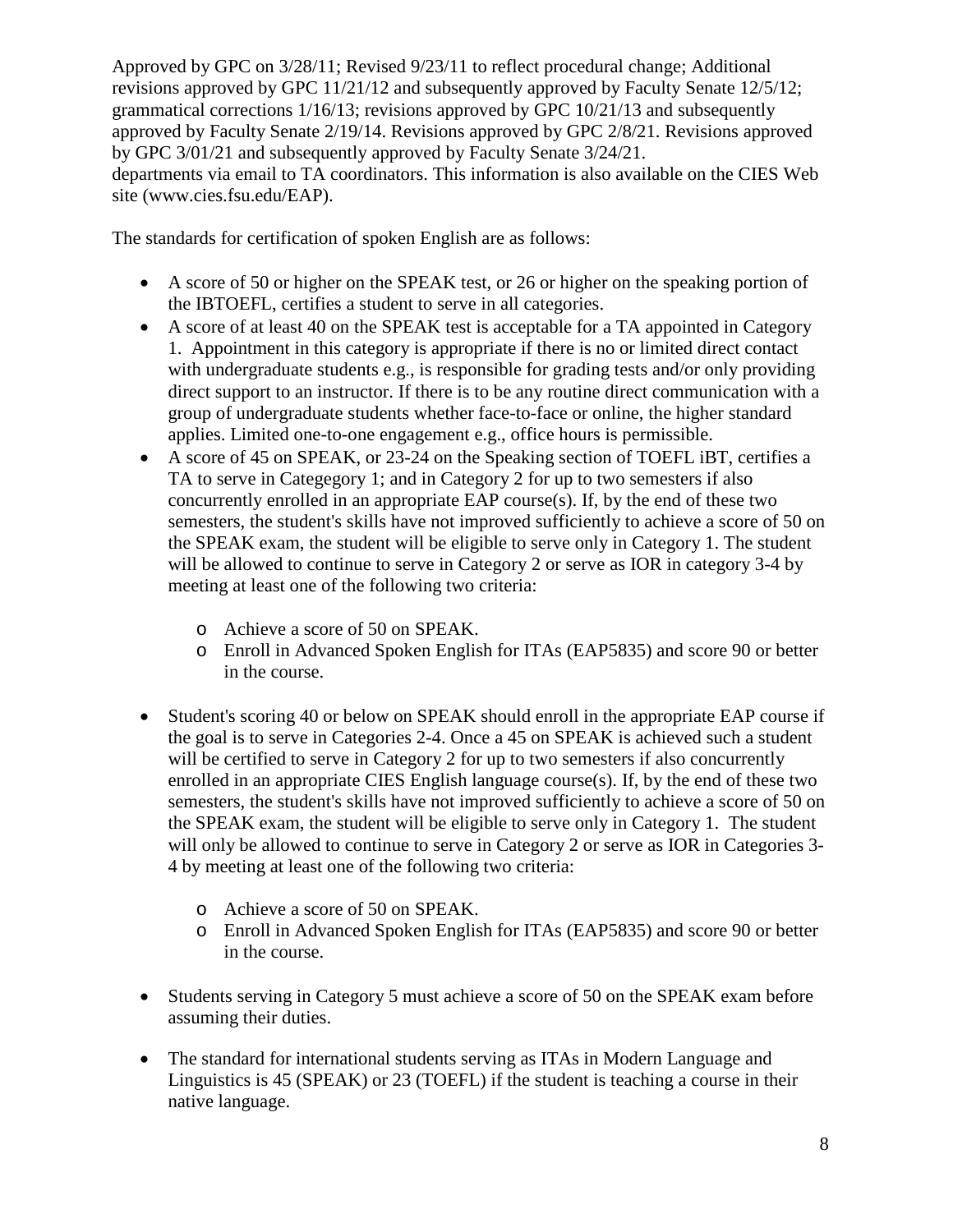# **Exceptions:**

In general, if new graduate students are unable to attend the Fall PIE Teaching Conference prior to commencing their first semester of teaching they may only be appointed to Category 1. However, prior to the commencement of their teaching duties they must complete the online required policy modules (Sexual Harassment Policy, Academic Honor Policy and the FERPA) that are available through PIE or undergo equivalent preparation offered by the academic unit (that has been approved by the Graduate School). If equivalent preparation is not available and if they are to continue teaching in the Spring or Summer and thereafter, they must attend the Spring PIE Teaching Workshop which is held the Friday of the first week of classes. Ultimately, they must participate in training through one of the PIE options or through the academic unit in order to continue to serve as a TA.

If students' first semester of enrollment is Spring and they are to be assigned teaching responsibilities they must complete the required online training modules and attend the PIE Spring Teaching Workshop or an academic unit equivalent (that has been approved by the Graduate School).

In unique instances a Department Chair or Dean may appeal the application of these standards by submitting a request to the Dean of The Graduate School.

### **Equivalent Previous Experience and Emergencies:**

With the exception of the minimum of eighteen hours of graduate coursework in the teaching discipline for primary instruction and in accordance with guidelines provided by SACSCOC the following options will be available to deal with special circumstances:

A graduate student who through previous preparation or teaching experience has demonstrated knowledge and strong teaching skills can be exempt from some of the requirements, as appropriate, by certification of the program chair.

In an emergency, a department may appoint a graduate TA who has not met all the Universitywide requirements for that category of appointment if there is an assurance that the student will meet the requirements by the end of the term in which the student is teaching.

### **Instructor of Record (IOR) Policy**

FSU defines the "Instructor of Record" as the individual designated by the academic unit as responsible for a course, including developing its design, delivery, assignments, and assessments. All IORs, regardless of rank or type, must meet the appropriate standards for credentials and appointment. (FSU Policy 3A-6)

Normal policy forbids graduate students from serving as an IOR and teaching a graduate course. This includes co-listed undergraduate/graduate sections. Exceptions can be made by requesting approval from the Vice President for Faculty Development and Advancement